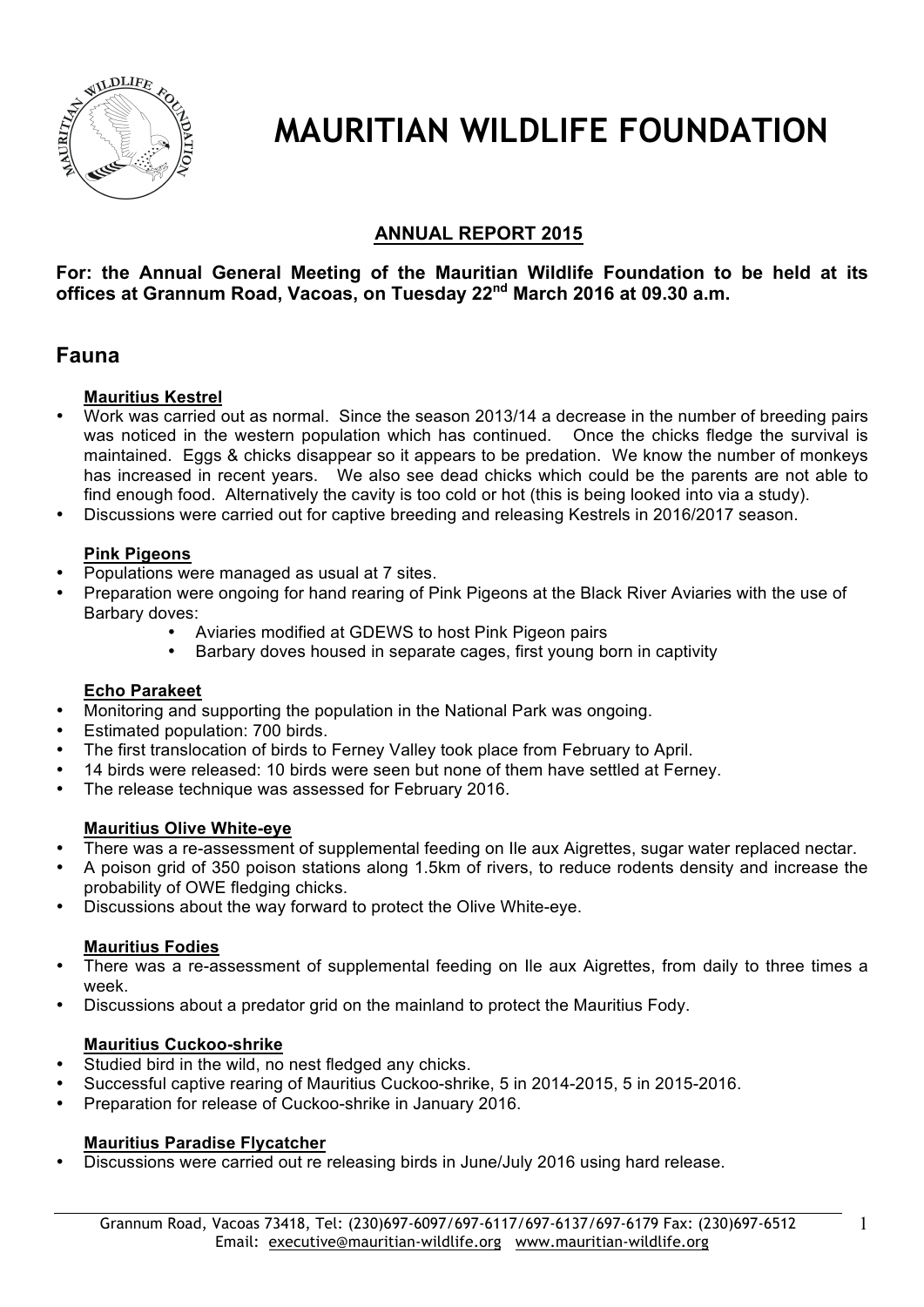## **Gerald Durrell Endemic Wildlife Sanctuary (GDEWS)**

- Hand rearing of Pink Pigeons at GDEWS with the use of Barbary doves.
- Increase production of mice for Cuckoo Shrike handrearing and kestrel breeding.
- Captive rearing of Mauritius Cuckoo-shrike.
- Hand rearing of rescued adult and baby bats.
- All Tortoises translocated to Round Island.

#### **Mauritius fruit bat**

- Dr Ryszard Oleksy continued a post-doctorate study on the impact of the Mauritius fruitbat on commercial fruit production, and the efficacy of mitigation measures such as lighting, pruning of trees, flags and netting.
- Training Rodriguans on the techniques of monitoring fruit trees.
- Lobbying against a cull both before the announcement and afterwards.
- Cull implemented by the Ministry of Agro Industry from  $6<sup>th</sup>$  November to 11<sup>th</sup> December 2015.
- Discussions of implications of cull, information to the public and communication on the subject implemented.
- IUCN delegation: discussions and a workshop run (see Training).
- Recruitment of a Project Officer to focus on Education and Awareness to start in January 2016.

#### **Reptiles**

#### **Telfair's skink**

- Headstarting on Ile aux Aigrettes: 81 hatchlings were obtained for the 2014/2015 breeding season. The juvenile skinks are being reared in the nurseries.
- 66 headstarted skinks PIT-tagged and released in 2015 on Ile aux Aigrettes.
- The population estimate of adult Telfair's skinks on Ile aux Aigrettes has dropped by 66% following the dog incursion in August and November 2014 and the suspected impact of tenrecs.
- Morphometric data for 60 Telfair's skinks were collected on Round Island in December to obtain body condition scores for comparison with the translocated skinks on Gunner's Quoin and Ile aux Aigrettes.
- Gunner's Quoin annual reptile monitoring: A total of 712 Telfair's skinks were caught and morphometric data collected during the Capture Mark Recapture survey. This data will be used to generate a population abundance estimate, assess the body condition of the skinks and map their distribution on the island.

#### **Günther's gecko**

- The 2014/2015 breeding season ended in May with a total of 83 eggs detected at 29 nest sites and an egg survival rate of 88%.
- New methodologies are being investigated to estimate the Günther's gecko abundance on Ile aux Aigrettes.
- Labelled metal tags were placed at each of the 160 Günther's gecko nest sites, denoting nest identification numbers to aid new staff members in data collection.
- Thirty-three Günther's geckos were caught on Round Island during the annual reptile monitoring survey; the data obtained will be used to calculate average body condition scores for comparison with the translocated population on Ile aux Aigrettes.

#### **Keel-scaled Boa**

- A total of 14 keel-scaled boas (13 new juveniles and 1 adult recapture) were found during the annual reptile monitoring survey on Gunner's Quoin in November 2015. Only one snake was found during last year's survey and this demonstrate the translocated boa population on Gunner's Quoin is growing. The distribution of the boas on the island has also increased with new snakes being captured outside the initial release range.
- Twenty eight boas (17 new) were captured during the annual reptile monitoring trip on Round Island. The morphometric data collected will be used to obtain body condition scores for comparison to the snakes on Gunner's Quoin.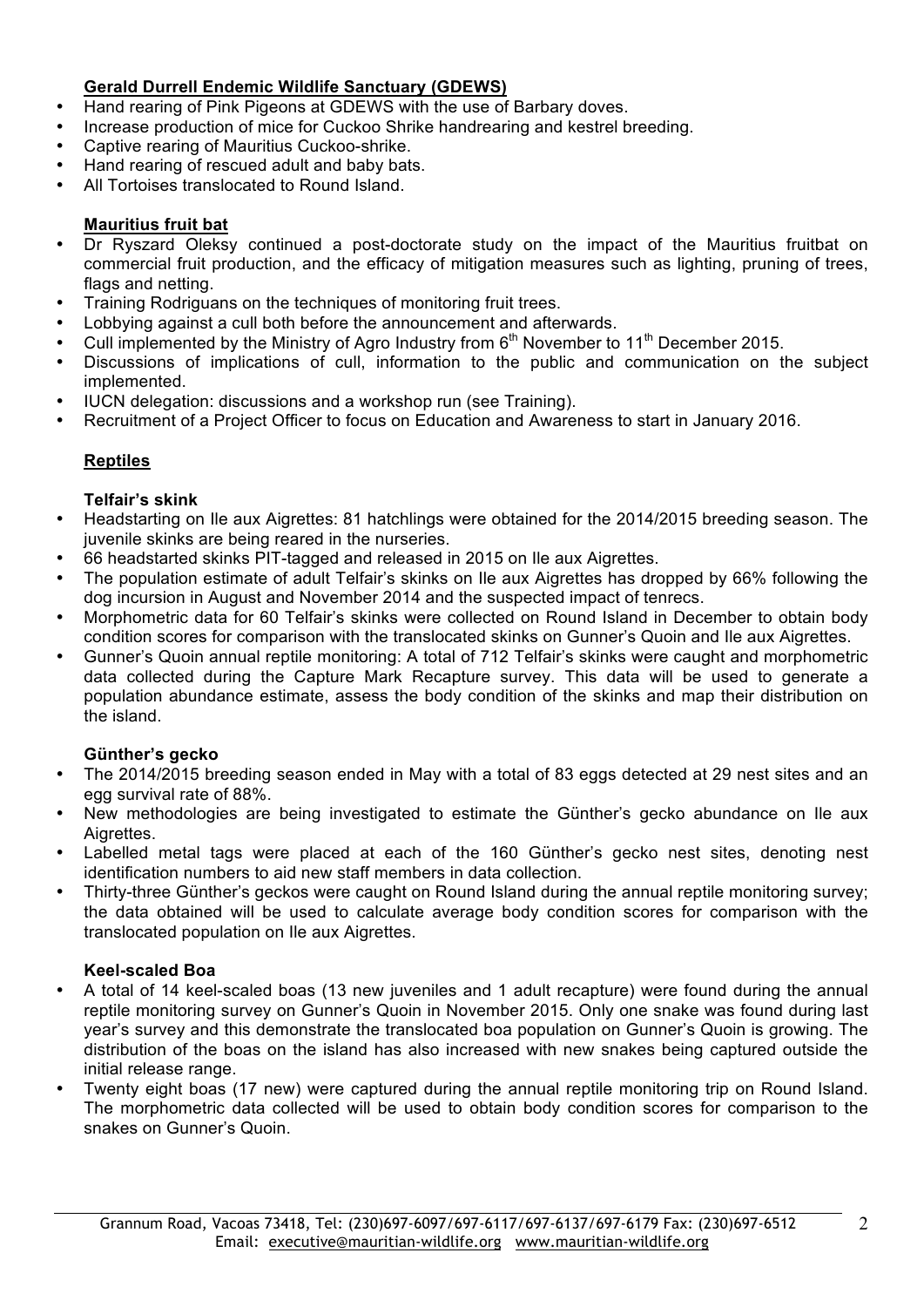## **Bojer's skink**

- Annual Capture Mark Recapture surveys for south-eastern Bojer's skinks revealed that the source population on Ilot Vacoas as well as the translocated population on Ile aux Fouquets and Ile de la Passe are thriving and the skinks have good body condition.
- An IUCN Red List assessment was written for the Bojer's skink and submitted.

## **Lesser night gecko**

- Capture Mark Recapture surveys on Ilot Vacoas gave a population estimate of 294 adults (95% CI: 170-509).
- The translocated population on Ile Marianne is doing well although the number of recaptures was too low for obtaining a population estimate.

#### **Orange-tailed skinks**

• A total of 48 sightings and 12 captures were made on Gunner's Quoin in November. Some skinks were found within areas outside of their previously recorded range.

#### **Flat Island expedition**

- Surveys were done to determine the presence of orange-tailed skinks, Bojer's skinks and lesser night geckos and to monitor for new invasive species incursions. No individuals of these species were found which indicates the high likelihood of total extirpation from Flat Island. On the last day a rat was spotted.
- NPCS organised a trapping trip in July with the assistance of one member of the reptile team. No rats were caught or seen, although traps provided were not effective.

#### **Genetic work**

- DNA samples were collected from Bojer's skinks on Ile aux Fouquets and lesser night geckos on Ile Marianne to assess the genetic diversity within these translocated populations and determine if future translocation is required.
- It was found that the keel-scaled boas on Round Island, Gunner's Quoin and in captivity at the Durrell Wildlife Conservation Trust have almost complete genetic equality and that genetic management is not required.
- DNA samples were collected from ten Bojer's skink, ten Telfair's skink and ten orange-tailed skinks. Tissue samples collected from each individual consisted of the tail tip, buccal swab and cloacal swab. These samples were sent to Cardiff University to determine whether the use of swabs is an efficient way to obtain DNA, thus reducing the need for more invasive methods, such as tail tip removal.

#### **Research projects**

- Cardiff PhD student Rosemary Moorhouse-Gann continued her field work to investigate the diets of giant tortoises, Telfair's skinks and Pink Pigeons as well as investigating the effects of tortoise herbivory upon native plant diversity, community structure, their role in seed dispersal and suppression of alien plants. This work is ongoing.
- Twelve peer review journal publications have been co-authored and research projects supervised by reptile project staff in 2015.
- Articles were written on Bouton's skinks *Cryptoblepharus boutonii*, green turtles *Chelonia mydas* and lowland forest day geckos *Phelsuma guimbeaui* for the MWF files Osmose publications in l'Express national newspaper.

## **Tortoises**

#### **Ile Aux Aigrettes**

*Free-roaming tortoises:*

- Five adults donated by State House in May (3 males, 2 females). One female sent to Ferney on account of her broken leg - unsuitable for IAA terrain.
- Twenty-five adult free-roaming tortoises on IAA at end of 2015 (13 males, 12 females).
- *F*aecal samples collected by PhD student R. Moorhouse-Gann to analyse tortoise diet. *Enclosed tortoises:*
- Baby tortoises born on the island kept in a nursery and able to be viewed by the public.
- Morphometrics done monthly and body condition scores used as gauge of health.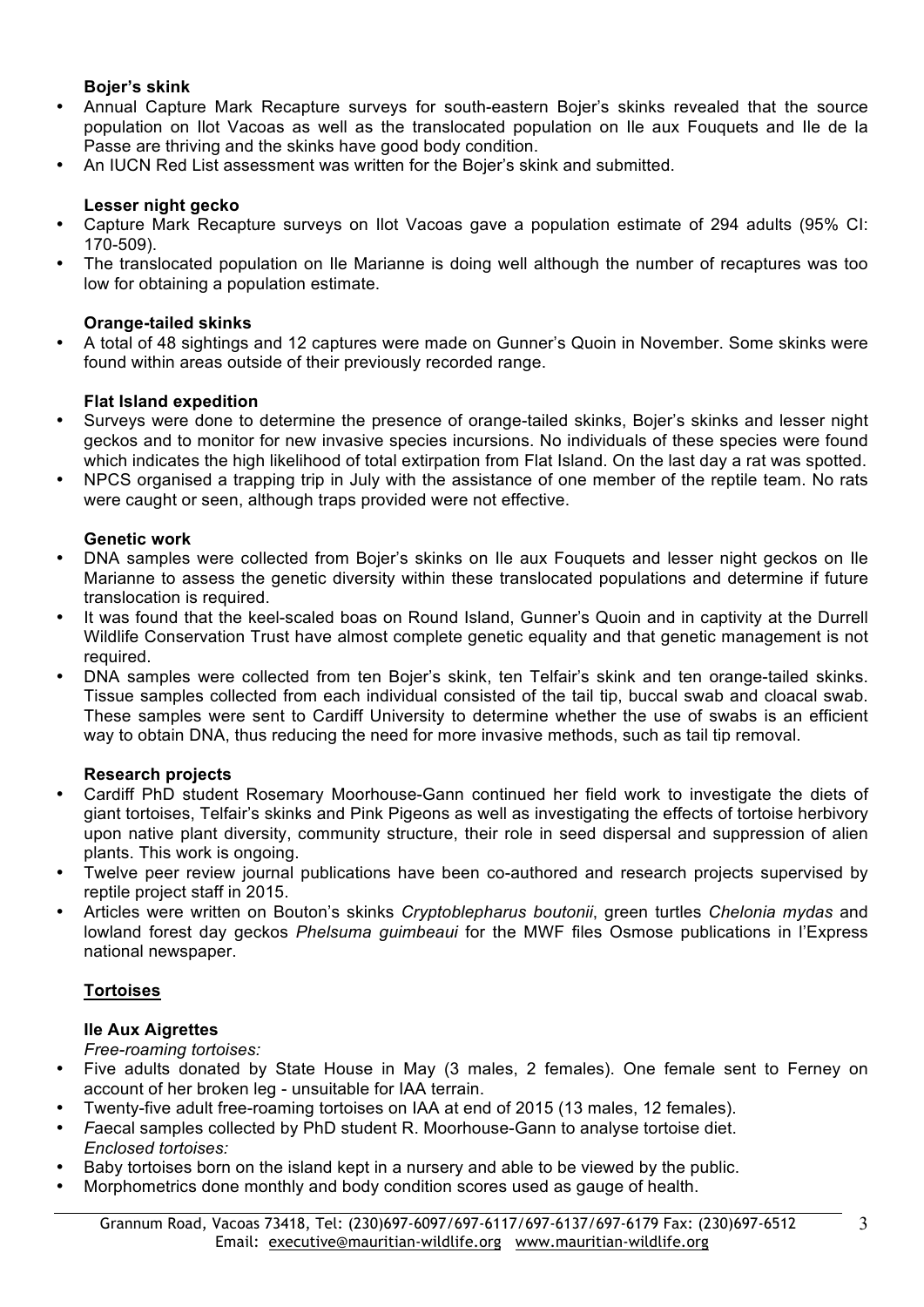# **Round Island**

*Enclosed tortoises:*

- Juveniles translocated to RI by helicopter in March.
- A new larger enclosure was constructed to house the juvenile tortoises and to assist in the management of deworming and quarantine.
- Enclosed tortoises fed and watered daily. Morphometrics done monthly and body condition scores used as gauge of health.

*Free-roaming tortoises:*

- One Aldabra giant tortoise juvenile found dead of unknown causes.
- Madagascar radiated tortoises successfully breeding, with hatchlings discovered for the first time in June. Two seen in 2015.
- Morphometrics carried out every three months.
- Faecal samples collected by PhD student R. Moorhouse-Gann to analyse tortoise diet.
- A tortoise condition calculator was created to alert staff when individual headstarted tortoises required extra care.

#### **Seabird translocation**

#### **Translocations of seabird chicks to Ile aux Aigrettes**

- 20 Common Noddys and 45 Sooty terns were translocated from Serpent Island in January.
- 53 Wedge-tailed Shearwaters were translocated from Round Island in March.
- 29 Sooty terns and one Lesser Noddy were translocated from Serpent Island in September.
- 12 Red-tailed Tropicbirds were translocated from Round Island in November.
- 22 Red-tailed Tropicbirds and three White-tailed Tropicbirds were translocated from Round Island in December.
- A new spreadsheet data entry form was created to track the health, condition and food intake of the birds and also the process of translocation to successful fledging of each individual.

#### **Decoys**

- Seabird decoy silicon moulds (including protective jacket) and castings for Red-tailed Tropicbird, Whitetailed Tropicbird and a generalised Tern have been made by Scott Gleeson.
- Plastics for mass producing the decoys need to be sourced within Mauritius.

#### **Seabird call playback**

The sound system for playing seabird calls was affected by corrosion (salt spray) and is being repaired.

#### **Infrastructure**

- The Tropicbirds' release site was enhanced with metal fencing.
- To shelter the Sooty Terns and Noddys against the heavy rainfall, six wooden shelters were built at the released area.
- The Wedge-tailed Shearwater enclosure was built in October.

#### **Rescued birds**

• Three rescued Tropicbirds were brought to Ile aux Aigrettes in January.

# **Round Island**

#### **Red tail tropic birds**

- All the nests in the survey areas were monitored once a month for activity.
- The ring number of the adult birds was noted and new adults and chicks were ringed.
- 435 birds were found during surveys and a total of 229 birds were ringed (29 chicks and 200 adults).

#### **Petrel**

- 620 birds (403 adults and 217 juveniles) were found during petrel surveys from April to December. A total of 18 chicks and 32 new adults were ringed.
- Wardens received training on petrels in May and December from Malcom Nicoll on bird's handling, ringing, deployment of geotags, and collecting blood samples.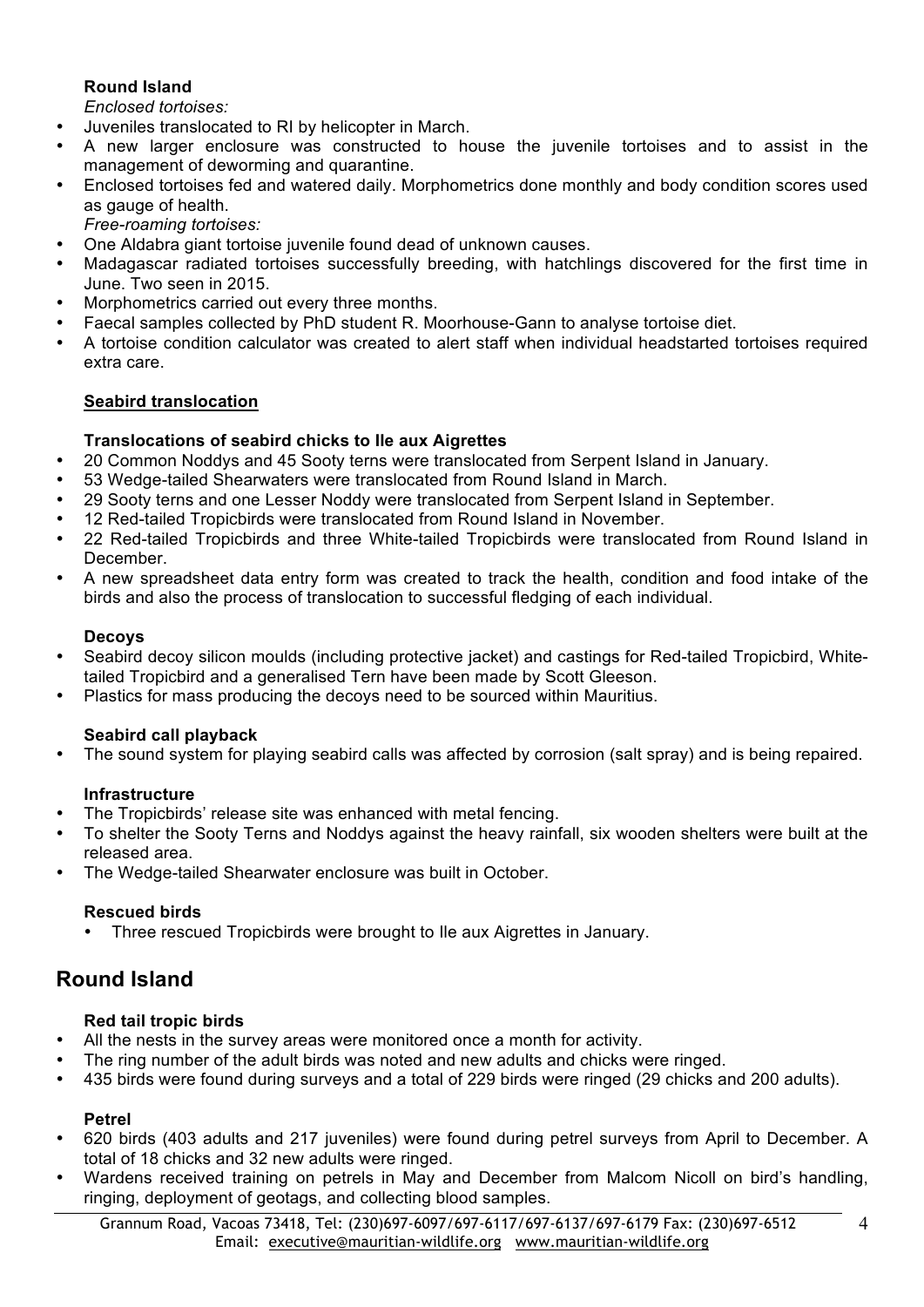#### **Keel-scaled boa**

- Each of the seven boa quadrats was monitored once a month during night surveys.
- A total of 140 boas (87 adults and 53 juveniles) were found in 2015. Another 83 incidental boa encounters were also recorded.
- The morphometric measurements of the boas were recorded along with the GPS coordinate of their location and other environmental and micro-habitat information.

#### **Günther's gecko**

- 17 Günther's gecko sites were selected for monitoring depending on their accessibility in order to increase the accuracy of the egg data recorded. The sites are visited twice a month and new eggs and hatched or failed eggs are recorded to determine hatching success.
- 175 eggs (146 pair and 29 single) has been found so far for the 2015/2016 breeding season. 71 have hatched by December 2015.

#### **Plant Nursery**

- Approximately 29,000 seeds of 14 hardwood species were collected on Round Island. Some 385 seeds were collected from mainland sources and another 262 seeds from Ile aux Aigrettes.
- 9466 seeds from 21 species were sown.
- 353 seedlings have germinated by end of December, out of which 133 were potted.
- Plants sent to Round Island: 128 direct transplants from Morne Sec and 454 plants from Ile aux Aigrettes nursery. These plants suffered a high mortality rate due to the stress of bare rooting.
- Searches for shallow soil planting sites were done, several were identified for around 856 plants.
- By the end of November 2015 the Round Island nursery contained 760 plants.
- The irrigation system for the new planting sites was set up in December.
- The wardens were trained on plant and nursery work on Ile aux Aigrettes and on Round Island.

#### **Invasive Weed management**

- *Chromolena odorata* and *Heteropogon contortus* sites were checked on a monthly basis. Plants found were uprooted and removed from the island.
- *Lycopersicon esculentum* was found on the southeast coast of the island in November. It was removed and sent to the mainland.

#### **Infrastructure**

- In August LEAL technicians repaired the photo voltaic system after power issues.
- Three NPCS officers changed the tool shed roof and replaced the field stations back wall protective cover in August.
- New canvas tents were erected to replace conventional tents, that are costly and do not last long.
- New windows are being made for the field station.

#### **Students and Research**

- From April to September Durrell's all PG-dip students received training on Round Island work and assisted wardens and tortoise staff.
- Cardiff PhD student, Rosemary Moorhouse-Gann conducted her Round Island field work in February and July.
- Mathieu Malherbe, MSc student, conducted his field work on Round Island in April.
- Zairabee Ahmund and Christabelle Duhamel conducted vegetation and invertebrate surveys from the tortoise exclosures and the control plots in November.

#### **Research**

- David W Hedding and Werner Del, from South Africa, visited Round Island in October to collect weather and soil erosion data and upgrade the equipment in place.
- The Mauritius Meteorological Office had made available an automatic weather station for Round Island but due to delays in permission the station was redeployed to a mainland site.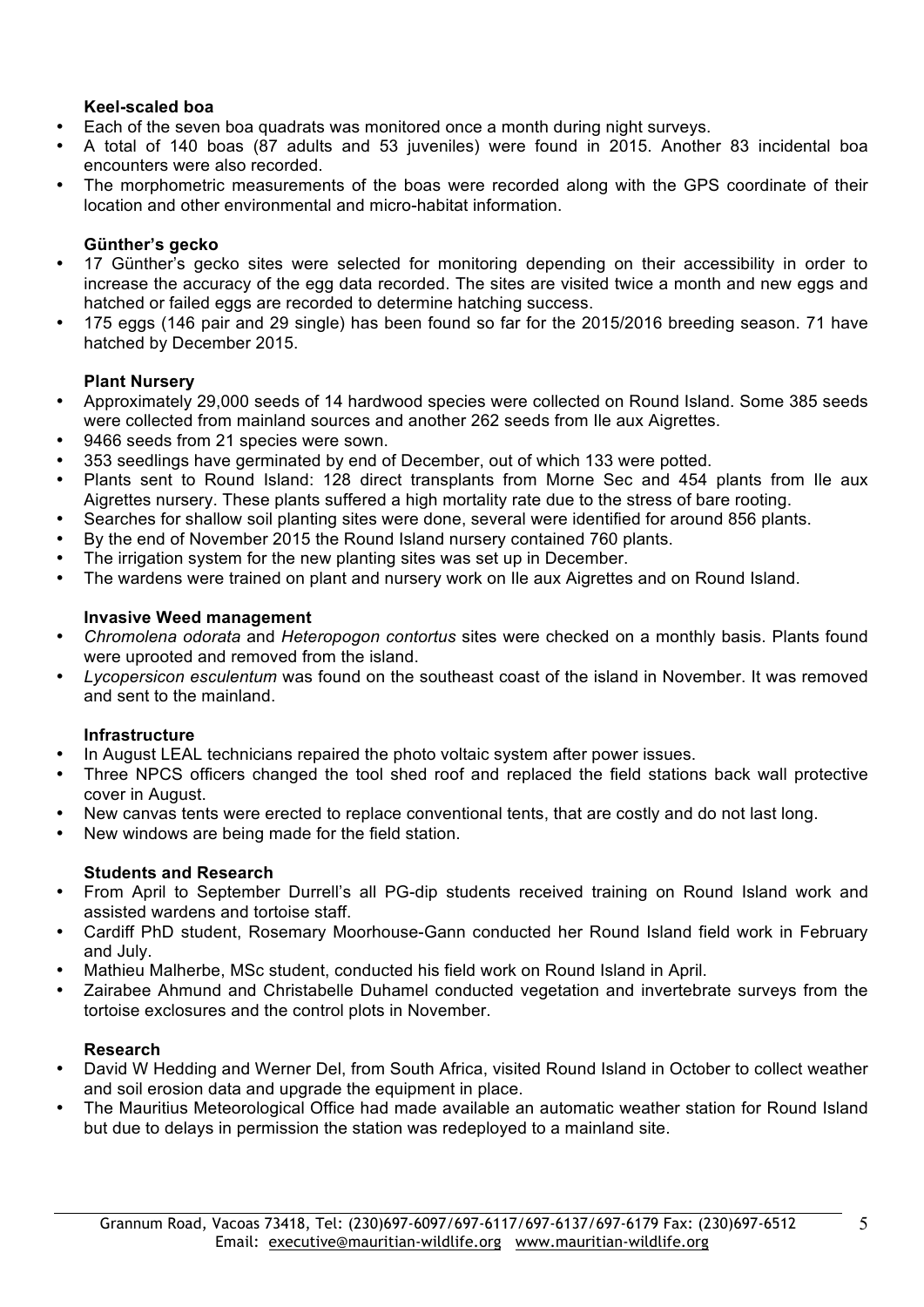#### **Media**

- Photography: Gabby Salazar, American nature photographer.
- Filming: Damien and Alexis Dittberner from Mocean Films.

## **VIP visits**

• Durrell's delegation comprising of Oliver Johnson (CEO), Richard Young (Head of conservation science) and Andrew Terry (Head of conservation programmes) visited Round Island in April along with Nik Cole, Carl Jones, Debby de Chazal, Vikash Tatayah and Mr Puttoo (Director of NPCS), Mr Ragen (NPCS) and Mr Jhumka (Forestry Services).

# **Ferney**

## **Fauna**

- Translocation of Echo Parakeets in February to April 2015.
- Preparation for release of Cuckoo-shrike in January 2016.
- Building of Pink Pigeon release aviaries completed.
- Planning for the translocation of Pink Pigeon in 2016.
- Planning for the translocation of Mauritius Paradise Flycatcher in June/July 2016.

## **Flora**

- Weeding and habitat restoration progressing.
- Propagation of plants and planting in the restored areas.
- Training of restoration labourers.
- Rare plant seaches.

#### **Education**

- Enhanced tour 'In touch with the Forest' implemented for visitors and students.
- 'In touch with the Forest' for students followed by 1791 visitors from 38 educational institutions.
- Trail contents were reviewed regularly.
- Practical training sessions were organized for the guides.
- Fact sheets were prepared and circulated to the eco-tour team.
- Signage was worked on to provide information to visitors.
- A trail map was designed for the Visitors' Centre.

#### **Training**

- Specialised technical workshops on plant conservation and practical hands-on sessions were run by the MWF Plant Conservation Officer.
- Reinforcement sessions were held on the Mauritius Kestrel feed presentation.
- Guides were informed about the Echo Parakeet translocation.
- Exchange sessions was organized with the MWF Rangers to compare the handling of their respective trails.

# **Flora**

#### **Rare Plants**

- Rare Plant propagation ongoing at Pigeon Wood and Ile aux Aigrettes. Supported by the expertise of Missouri Botanical Gardens.
- The description of a new plant species is in process. It will honour of Mr Gabriel d'Argent : *Turraea dargentiana.*
- Thanks to MWF intervention, the enlargement of the road at Henrietta bridge has been done in such a way to save one of the last *Ficus laterifolia*.
- A list of new plant locations continue to be added as field work progresses.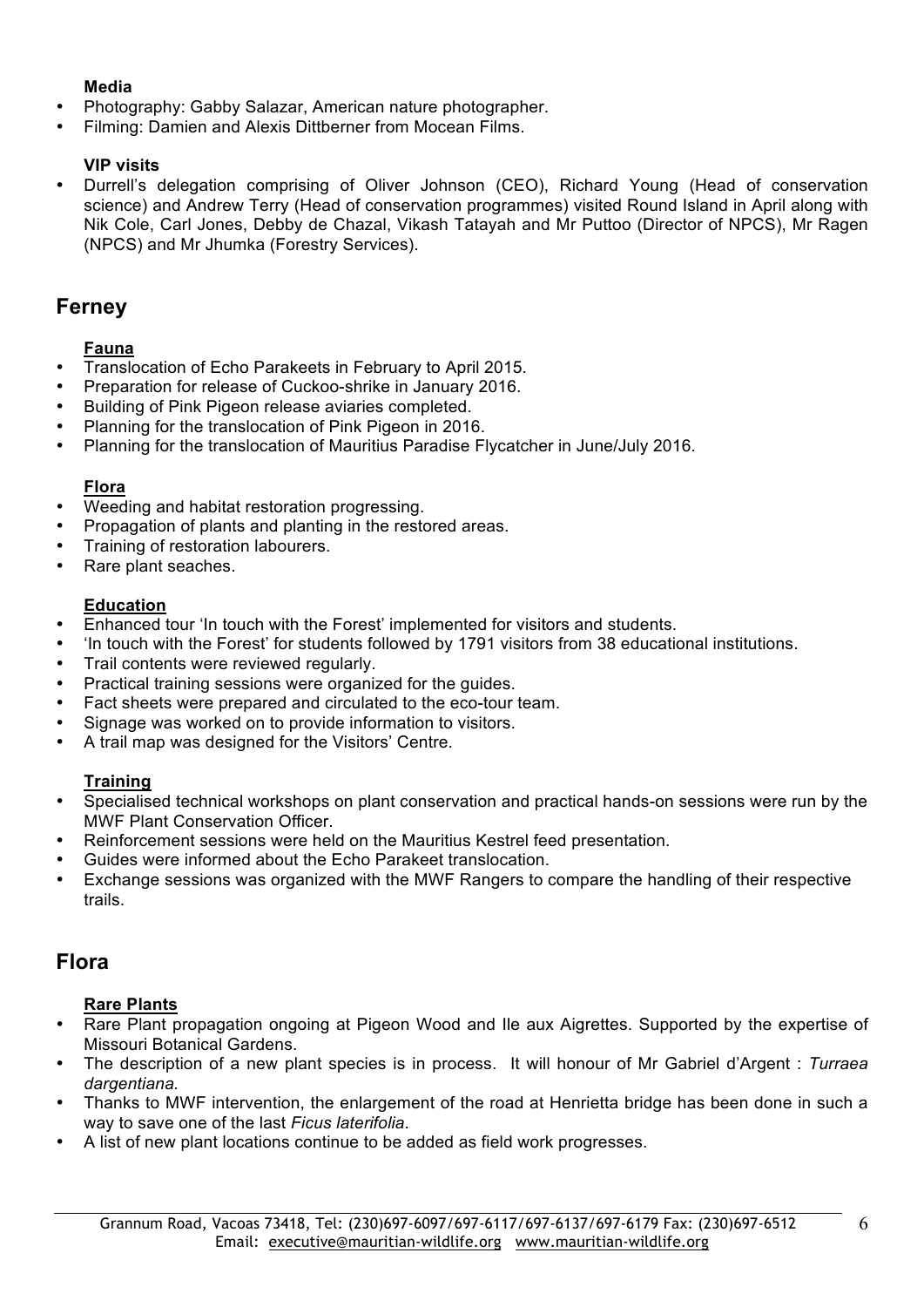#### **Red Listing of Mauritian Plants**

• Red listing of Mauritian plants, with the support of Missouri Botanical Gardens, and the collaboration of NPCS and Forestry continues. Major progress has been achieved.

## **Mondrain Nature Reserve**

- Work on the Management plan for Mondrain has progressed and is nearing completion.
- Medine Sugar Estate once again provided labour for weeding.
- A new species has been described from Mondrain : a bois de pomme, *Syzygium pyneei.*

## **Other**

- MoU under preparation between MWF, Missouri Botanical Gardens and Min of Agro-Industry.
- Project proposal submitted by Conservatoire Botanique National de Brest to CEPF for re-introduction of rare plants in 2016 accepted.
- Work at Ferney Valley ongoing (see Ferney).
- Work on Round Island ongoing (see Round Island).

# **Future Islet Projects**

#### **Flat Island**

- We continue to promote our vision when appropriate.
- The future GEF 6 has included conservation work on Flat Island in the proposal which MWF would be involved in.

## **Vision for St Brandon**

- St Brandon is now an official MWF project in order to promote the conservation of the atoll.
- Funding was applied for from the Critical Ecosystems Partnership Fund to help develop a common vision for the sustainable management of St Brandon.
- MWF was in consultation with Raphael Fishing Co Ltd for collaboration for a field station on St Brandon.
- MWF will be approaching the Outer Islands Development Cooperation for this vision.

# **Rodrigues**

#### **Anse Quitor**

- DCP project ended in April.
- 7 of 10 restoration labourers released in March, 3 currently employed.
- Restoration continued.
- Octopus fishers participated in restoration for 2 months.
- Sentier Pasner Eco-tour launched.

#### **Grande Montagne**

- GEF-SGP project ended in February.
- 5 restoration labourers still employed.
- Field guide Brochure to the reserve updated and reprinted.
- Restoration continued.
- Octopus fishers participated in restoration for 2 months.

#### **Eco-Tours Grande Montagne**

- Executive council permission for MWF to run ecotourism project in GMNR.
- Business Registration Card (Number) obtained for GMR.
- Ecotourism Activities Licence obtained for GMNR.
- Preparations and plans made for running guided tours.

#### **Rodrigues Environmental Education Programme (REEP)**

• Environmental Education Programme continued as normal.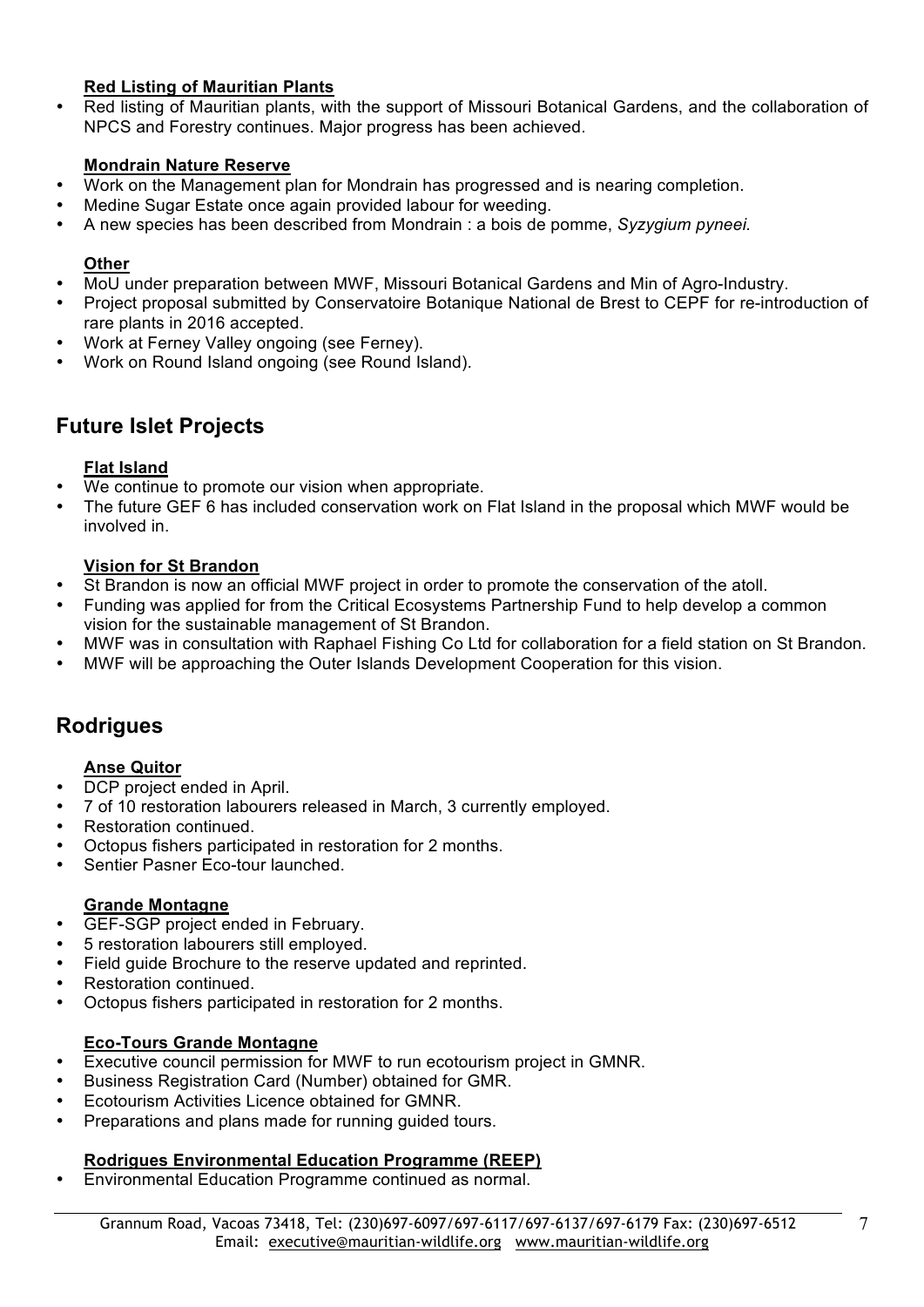## **Rodrigues Fruit Bat**

• Rodrigues Fruit Bats censuses carried out 3 times island-wide, and fortnightly at one site.

#### **Ile Cocos and Ile aux Sables**

- Seabird censuses carried out 4 times per year.
- No restoration of plants in 2015.
- Field station on Ile aux Sables pending due to financing.

# **Other**

- Rodrigues staff contributed 16 work-months to the Round Island Project.
- Book: *La Faune et Flore de Rodrigues* published in April.
- Grenade project ended in March, monitoring of site continued through the year.
- Suivi Temporel des Oiseaux Commun (STOC) project initiated.
- Discussions with the RRA continued regarding the Mourouk Botanical Gardens.
- Support from Missouri Botanical Gardens for Rare Plant work.
- Anieta Shan Yu completed the 3-month Desman course in Jersey.
- Two new permanent members of staff on the team.

# **Education and Awareness**

# **Learning with Nature on Ile aux Aigrettes**

- Following a review of our *Learning with Nature* by Dr Maggie Esson, Education Programmes Manager, Chester Zoo, changes were fully implemented in 2015:
	- o The trail was reversed to an anti clockwise direction for added coherence.
	- o Content of the tour was shortened and adapted for younger visitors.
	- $\circ$  Content of the tour was adapted to suit the needs of particular groups of student visiting for specific purposes such as presenting an Eco-Tourism project for the Cambridge International Examination in Travel and Tourism.
- A total of 4694 students followed the LWN trail in 2015 from 110 institutions of which 2066 students from 47 institutions were CSR sponsored and received educational and food packs.
- Specialised programmes were organized on request for a number of groups following modules in conservation as part of the National Curriculum.
- Feedback was collected from educators and students and analysed to evaluate ranger performance and learning outcome.
- A reference library was set up.
- The National Curriculum and school textbooks for all subjects were reviewed and resource material was updated.
- Training of Rangers ongoing.

# **Mauritius Beyond the Dodo**

- A travelling Photographic Exhibition on local endemic species mounted by Freelance Conservation Photographer Gabby Salazar and volunteer MWF photographer Jacques de Speville.
- Sponsorship obtained from a grant from the U.S. Embassy.
- Opening at Rogers House on 28th August 2015.
- Exposed at open access venues where entry is free of charge minimum one week to over one month.

# **Other**

- Plant donations extended to schools.
- Special occasions like Earth Day, World Biodiversity Dayand World Environment Day were celebrated.
- A *No Litter* campaign was initiated for the Pointe Jerome jetty area.
- A structured tour for Ile de la Passe was worked on and training given to Rangers.
- A structured tour for Mondrain was begun.
- Wide media exposure obtained on the subject of the cull of the Mauritius Fruit Bat.
- The educator worked on the Ferney project (see Ferney).
- Educational Material 'Discovering Dodos' was written and funding sought.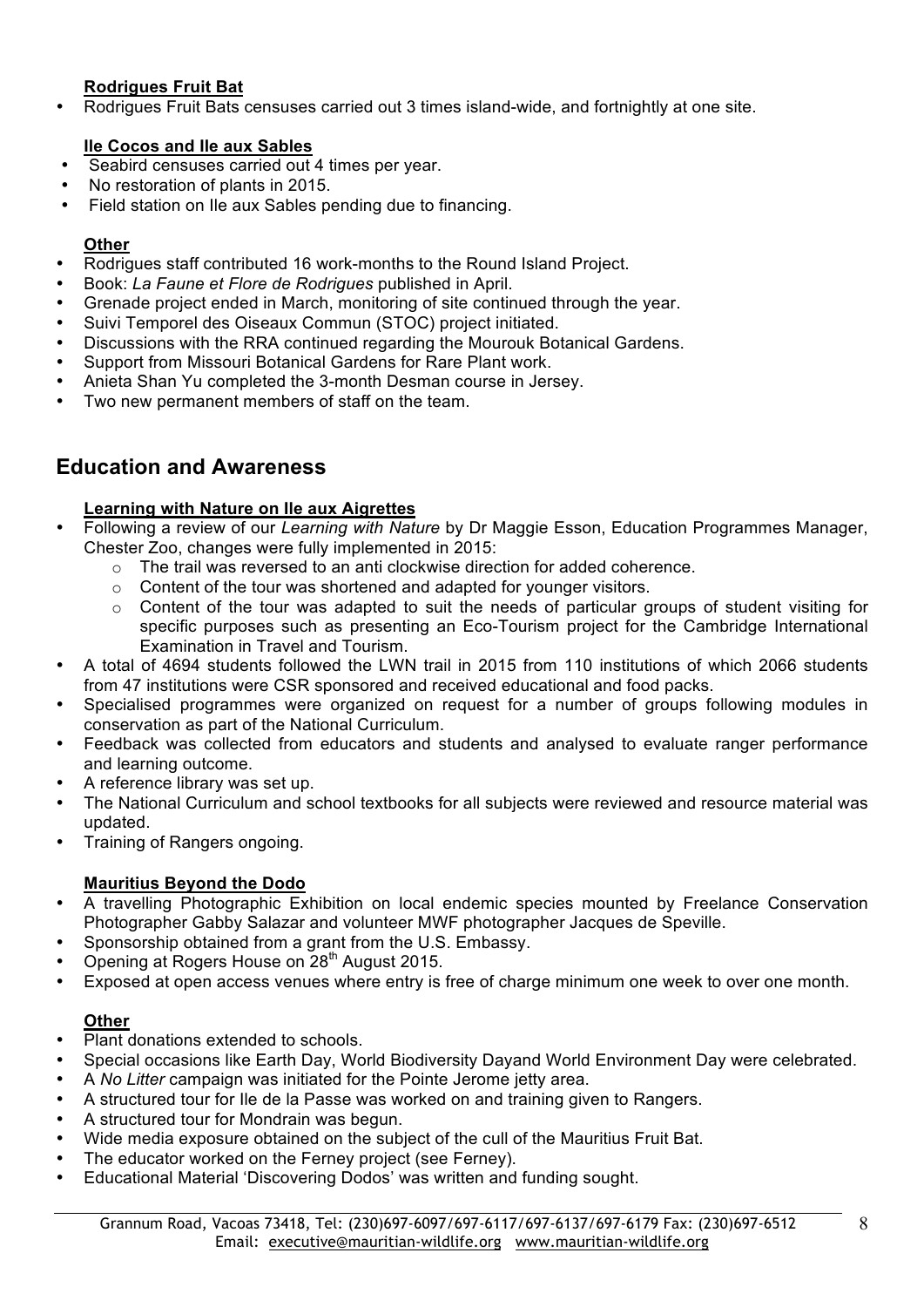## **General**

#### **Visitors & Collaborators**

*Mr Andrew Wyatt:* heading a team of four scientists from the Missouri Botanical Gardens arrived in Mauritius on 14<sup>th</sup> January for one month. The team worked with MWF to support our Rare Plant project, gave some training, visited Rodrigues and, independent of MWF, advised Pamplemousses Botanical Gardens.

*Mr Oliver Johnson*: along with Dr Andrew Terry and Dr Richard Young visited Mauritius from 10<sup>th</sup> April to the 15<sup>th</sup> April. The programme included a Council meeting, a courtesy visit to the Minister of Agro Industry, a visit to Round Island, visits to Camp, Ile aux Aigrettes and Ferney and a cocktail at the British High Commission to launch the accredited Post Graduate Diploma course in Endangered Species Management.

*Dr Malcolm Nicoll:* was in Mauritius from 26<sup>th</sup> April to 8<sup>th</sup> May 2015 primarily to place tags on Petrels at a different time of year (it is usually October/November).

*Dr John Ewen*: Research Fellow, Institute of Zoology, Zoological Society of London was in Mauritius on holiday with his family but during this time he is advising on the projects. Dr Ewen is working closely with MWF for research on supplemental feeding.

*Mr Jonathan Drew*: British High Commissioner has shown great interest in MWF's work. He visited Camp on the 23 $^{rd}$  June and when he was recently in Rodrigues visited our project at Grande Montagne on 28<sup>th</sup> August 2015.

*Dr Tigga Kingston*, Co-Chair Bat Specialist Group, IUCN Species Survival Commission and *Mr Luthur Anukur*, Director, IUCN Eastern and Southern Africa Office were in Mauritius on a fact finding mission in connection with the cull of the Mauritius Fruit Bat. They met with Timothy Taylor, Vikash Tatayah and myself on Monday  $9<sup>th</sup>$  November. (see Training for the Workshop conducted).

*Mr Mike Jordan and Mr Scott Wilson:* from the North of England Zoological Society (Chester Zoo) visited from  $13<sup>th</sup>$  to  $21<sup>st</sup>$  November. Their programme included a Council meeting, visits to the Black River Gorges National Park, Ile aux Aigrettes and Ferney.

*Dr George Schatz*: from the Missouri Botanical Gardens, USA, visited from the 18<sup>th</sup> November to 28<sup>th</sup> November 2015 to continue the Rare Plant work.

*Dr Malcolm Nicoll and Prof. Ken Norris:* from the Institute of Zoology, London, carried out their annual visit to projects they are involved in from  $24^{th}$  November to 12<sup>th</sup> December 2015.

## **Training**

#### *Endangered species recovery course*

This course ran from  $1<sup>st</sup>$  April with the practical modules ending on  $30<sup>th</sup>$  September. It is managed by Durrell Conservation Training Ltd with the collaboration of MWF and the Ministry of Agro Industry. An MoU was signed on 13<sup>th</sup> February 2015 and permissions obtained from TEC for accreditation. Fourteen full time overseas students and two full time Mauritian students were enrolled and in addition staff from MWF attended selected modules. Three staff from Rodrigues attended one module each.

|                             | <b>MWF</b> | <b>PG Dip Students</b> | <b>TOTAL</b> |
|-----------------------------|------------|------------------------|--------------|
| No of attendees Module 1    |            |                        | 19           |
| No of attendees Module 2    |            | 16                     | 20           |
| No of attendees Module 3    |            | 16                     |              |
| No of attendees Module 4    |            | 16                     | 19           |
| No of attendees Module 5    |            | 16                     | 19           |
| Total no of MWF staff weeks | 18         |                        |              |
| No of MWF staff benefiting  | 16         |                        |              |

*Table 1: No of students attending each Module of the PgDip.*

Grannum Road, Vacoas 73418, Tel: (230)697-6097/697-6117/697-6137/697-6179 Fax: (230)697-6512 Email: executive@mauritian-wildlife.org www.mauritian-wildlife.org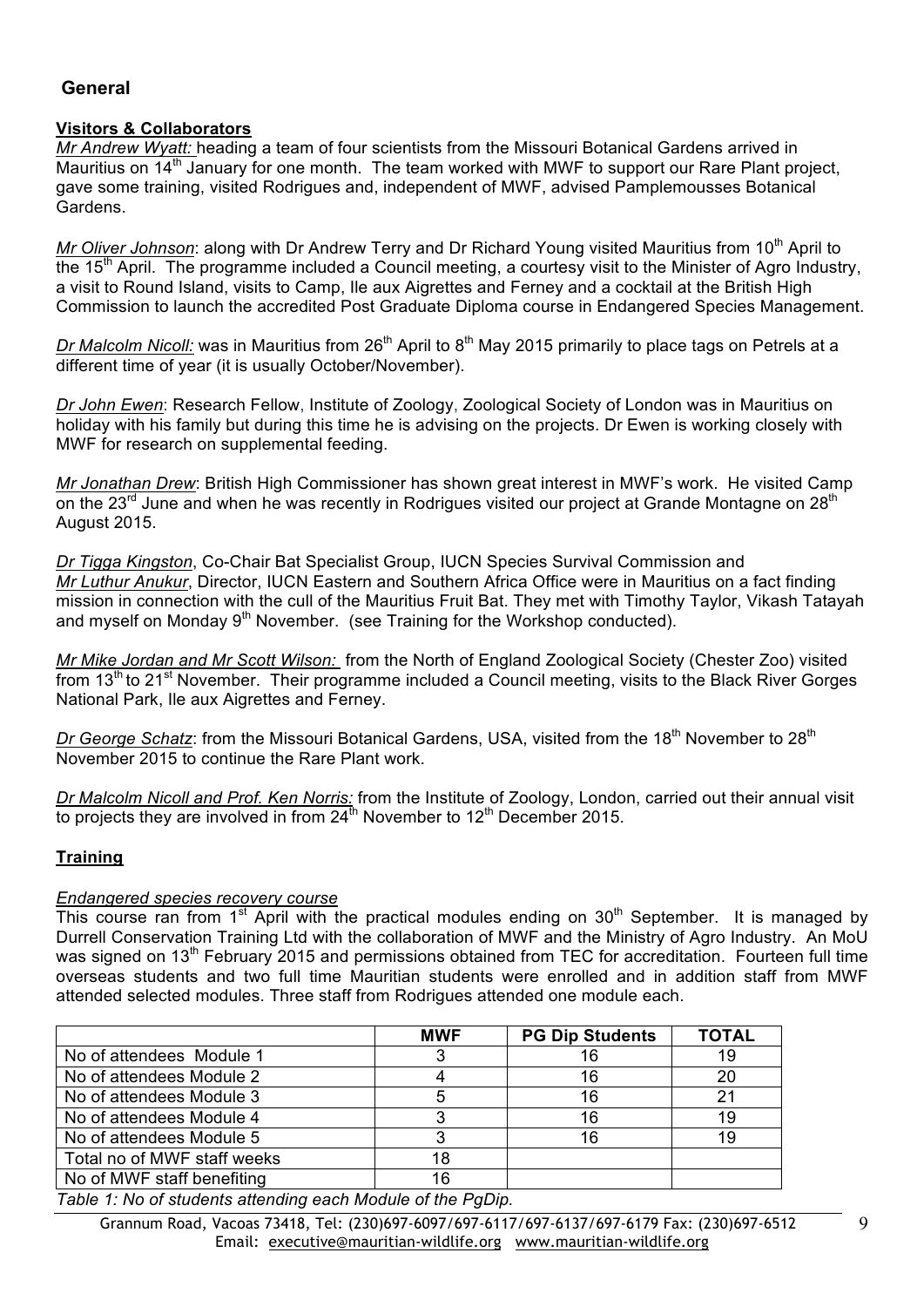#### *Bat Conservation and Survey Workshop*

Dr Tigga Kingston led this workshop on the 12<sup>th</sup> and 13<sup>th</sup> November while in Mauritius on a fact finding visit in connection with the cull of the Mauritius Fruit Bat. The workshop was held in the MWF offices with practical sessions in the field in the late afternoon / evening. Participants came from various organisations: MWF, NPCS, MSAW and FAREI. Topics covered were bat conservation worldwide and in Mauritius, Population growth model, Counting methods, a National count, standard protocol for damage assessment in orchards and mitigation methods.

## **Presentations and Talks**

These are held when we have visitors as part of our staff capacity building and our staff also deliver talks. In 2015 the following were held:

- Dr Nicolas Zuel, Fauna Manager & Miss Issabelle Desire, Conservation Biologist on the seabird translocation trip to Serpent Island
- Mr Andrew Wyatt, Vice-President, Horticulture & Living Collections, Missouri Botanical Garden, US on Work of the Missouri Botanical Garden
- Dr Simon Tollington, DICE, University of Kent, UK on Disease and diet of Echo Parakeets
- Ms Debbie Fogell, MSC student of Kent University working on PBFD on Echos on "Psittacine Beak and Feather Disease in the Endangered Mauritius parakeet"
- Ms Gabby Salazar, Wildlife Photographer on "Conservation in Focus: How Compelling Imagery can Move Your Message Forward."
- Ms Brittany Sawrey, MSc Student (Conservation Science) at Imperial College, London on "Investigating the Impacts of Training in Mauritius"
- Dr Vikash Tatayah, Conservation Director MWF on his visit to the USA (film show and presentation).
- Dr Vikash Tatayah, Conservation Director MWF on "History of anthropogenic change in the Republic of Mauritius"
- Jamie Copsey, Managing Director, Durrell Conservation Training Ltd on "Developing your group training and coaching skills"
- Sharon Taylor, Deputy British High Commissioner on "Understanding fund 'giving'"
- Kelly Barker, Head of Marketing at Durrell (Online talk) "Managing the media"
- Durrell Conservation Training Pg Dip Students presenting their projects:

"Achieving excellence in wildlife conservation: Effectiveness of Passerine recovery on Ile aux Aigrettes and thoughts on future management."

"An investigation into the effectiveness of Asian house shrew musk as a trapping attractant"

"Do Fodies with territories closer to the feeding stations make more nests and fledges more chicks?"

"Education games"

"Exotic plant invasions and butterfly communities"

"Exploratory Research of Motivation in Conservation Volunteers"

"Ficus Seeds and Fruit Bats"

"Geographic Variation in the Blue-tailed Day Gecko (*Phelsuma cepediana*)"

"Identifying suitable sites for Echo Parakeet nestboxes"

"Impacts of predator control on target invasive vertebrates"

"Population monitoring of invasive Giant African Land Snail (*Achatina* spp.) on Ile aux Aigrettes, Mauritius"

"The dietary preferences of the Mauritius fruit bat"

"The Habitat Preferences of Ornate Geckos (*Phelsuma ornata*) on Ile aux Aigrettes, Mauritius"

"Time-activity budgets in captive Southern Ground Hornbills (*Bucorvus leadbeateri*) pre- and post-relocation"

"Understanding willingness to invest in new protective measures and determining if this is influenced by grower size"

"How Do Telfair's Skinks' (*Leiolopisma telfairii)* Body Condition and Distribution Respond to Different Habitat Types on Round Island?"

• Dr Vikash Tatayah Conservation Director MWF and Dr Ryzard Olesky, Post Doc Researcher, Bat Project to present the findings of the studies on bats and discuss MWF's position on the fruit bat culling plan.